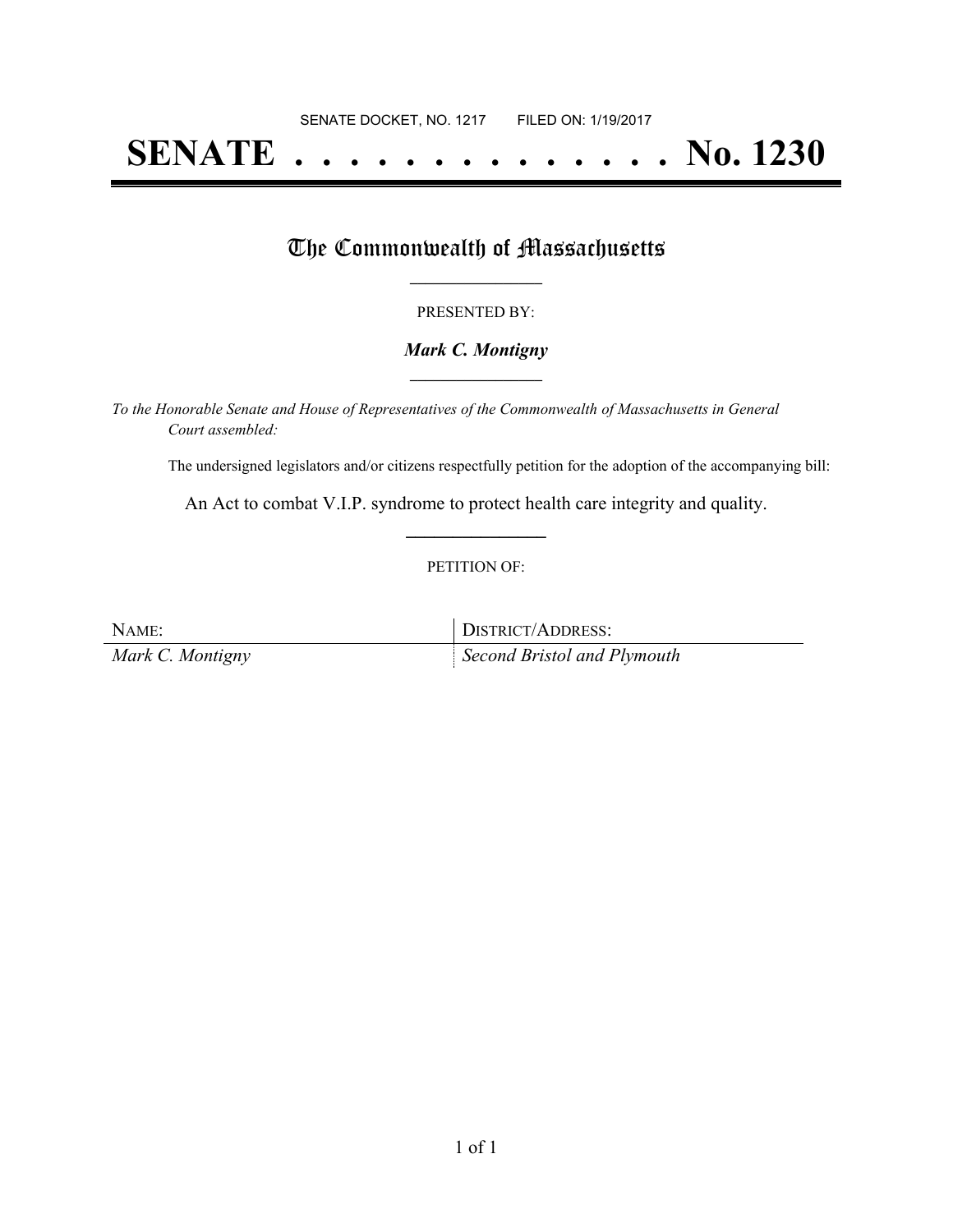# SENATE DOCKET, NO. 1217 FILED ON: 1/19/2017 **SENATE . . . . . . . . . . . . . . No. 1230**

By Mr. Montigny, a petition (accompanied by bill, Senate, No. 1230) of Mark C. Montigny for legislation to combat V.I.P. syndrome to protect health care integrity and quality. Public Health.

### The Commonwealth of Massachusetts

**In the One Hundred and Ninetieth General Court (2017-2018) \_\_\_\_\_\_\_\_\_\_\_\_\_\_\_**

**\_\_\_\_\_\_\_\_\_\_\_\_\_\_\_**

An Act to combat V.I.P. syndrome to protect health care integrity and quality.

Be it enacted by the Senate and House of Representatives in General Court assembled, and by the authority *of the same, as follows:*

| SECTION 1. Chapter 111 of the General Laws is hereby amended by inserting after |
|---------------------------------------------------------------------------------|
| section 53H the following section:-                                             |

 Section 53I. (a) Notwithstanding any general or special law to the contrary, no health care provider shall knowingly or intentionally violate department rules and regulations adopted under this chapter, at the direct request of a patient, authorized caregiver or other interested person. Any violation shall be documented and reported by the health care provider to the department within 72 hours. The department may impose penalties including, but not limited to, a fine of up to \$5,000 per violation or complaint to the relevant board of registration. A health care provider who fails to report a violation, as so provided, may be subject to additional penalties up to \$50,000 per violation.

11 (b) Notwithstanding any general or special law to the contrary, a health care provider 12 shall not knowingly or intentionally designate, mark, label or confer any special status unrelated